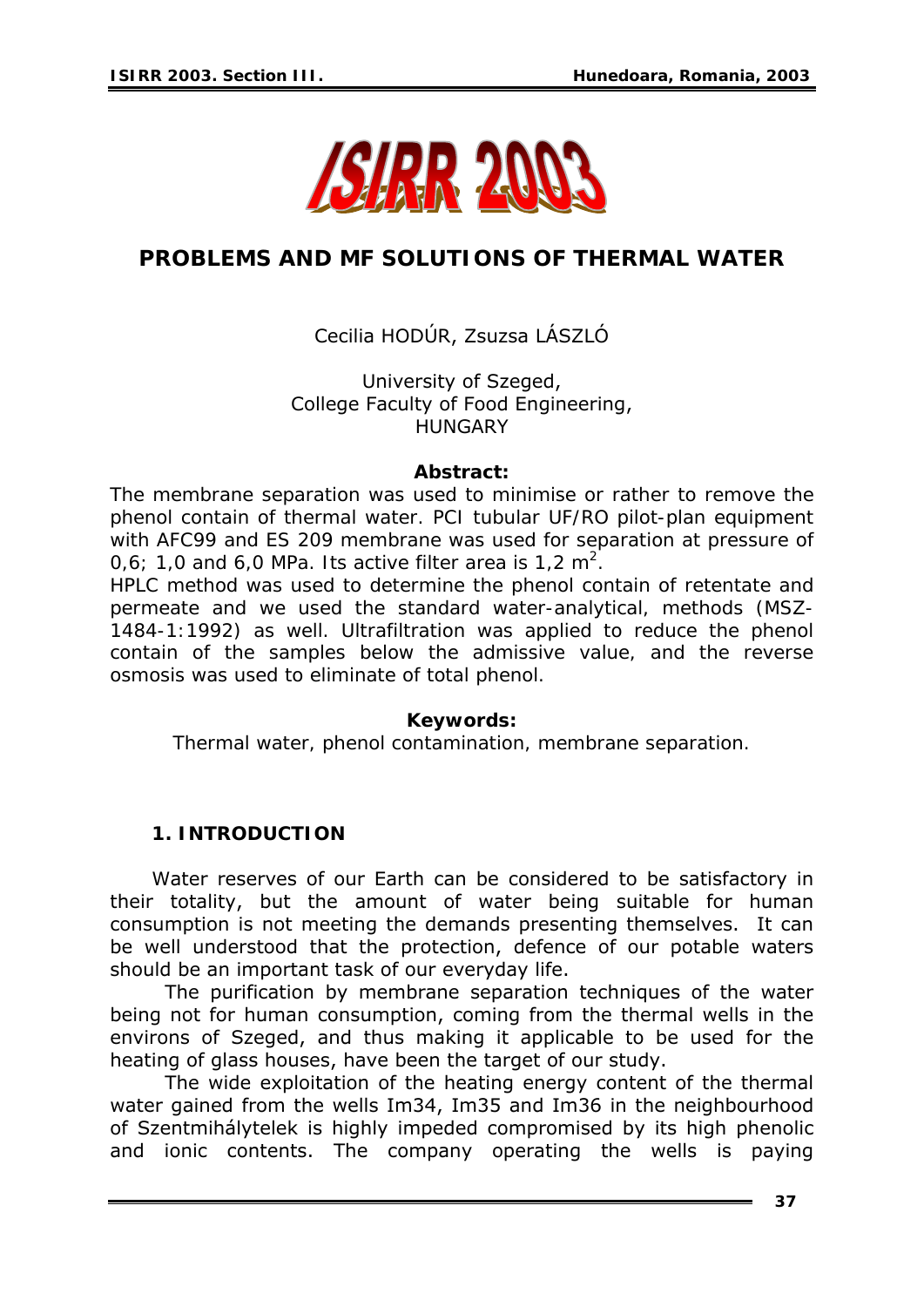considerable sums for wastewater penalties due to the higher than admissible phenolic content of the outlet water.

The aim of our experiments has been the reduction of the phenolic content being higher than admissible to below the limit value by help of membrane separation process.

# **2. LITERATURE SURVEY**

The presence of organic compounds is a frequent and undesirable phenomenon in the surfacial and thermal waters and naturally in wastewaters, as well. It is a general problem in the whole world to purify the waters being contaminated with toxic components. The phenolic compounds are severe cell poisons that exert their effect by absorbtion through the skin or by their steams being inhaled.

In the professional literature studied by us, five basic methods were found for the decomposition i.e. the removal of phenol and of other contaminants [9,8,3,7,6,5,2]

- *photocatalytic decomposition*,
- *enzyme decomposition*
- *fermentation*
- *membrane separation*
- *adsorption*

According to the data published by the WHO, the maximal values of phenolic compounds in potable waters are the followings: from 2,4,6 trichlorophenol 200 μg/l, from pentachlorophenol 9 μg/l, from 2 chlorophenol 10 μg/l, 2,4-dichlorophenol 40 μg/l.

# **3. EXPERIMENTAL MATERIALS AND METHODS**

The company FLORATOM LTD. out of its wells Im34 and Im36 provided the thermal water used for our experiments.

The membrane separation measurements were carried out on a semiindustrial membrane filter PC1 provided with tubular modul with a filtering surface area of 0,9 m². The membranes applied: ES209 and AFC99, the pressure values used: 0,6, 1,0, 6,0 MPa.

The amount of the permeate was determined every minute with help of an on-line computer-balance system.

During the investigations, the temperature was measured with an alcoholic rod-thermometer, the conductivity with an equipment type OK 102/1 made by RADELKIS, the absorbed energy by the help of a mobile equipment for capacity measurement.

From the values of flux, the equivalent permeability (NWP, i.e. Normalised Water Permeability; the flux  $(q_m)$  values referring to a surface (A) unit, a pressure difference (Δp) unit, a time unit and a temperature ( $f_t$ ) of 20 C°) were determined with the following formula: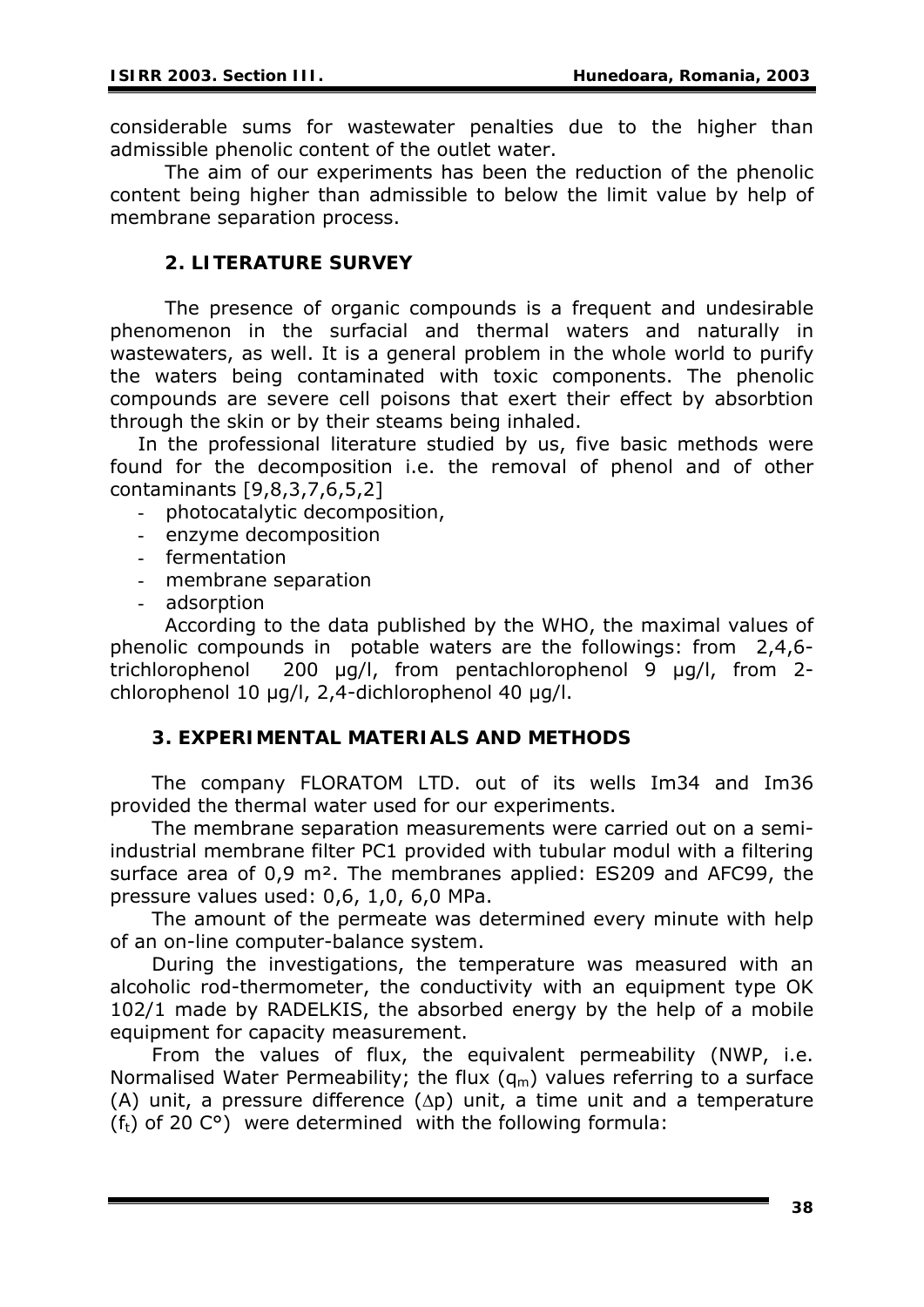$$
NWP = \frac{q_m \cdot f_t}{A \cdot \Delta p} \left[ \frac{kg}{m^2 h \, bar} \right] \tag{1}
$$

The phenol concentration was measured after a calibration with samples of known concentration by liquid chromatography (Merck-Hitachi pump type L-7100, and detector type L-4250 UV-Vis). In the testing laboratory accredited by the NAT under number 501/0714 of the Directory for Water Affairs the phenol index was measured according to the specifications fixed in the norm MSz 1484-1:1992 (Water testing, determination of phenol index) with the help of photometry determination based on 4-aminoantipyrine colour reaction, in mg/l.

## **4. RESULTS AND EVALUATION**

With consideration of the fact, that our primary target has been the reduction of the phenol content of thermal water below the limiting values of the regulations i.e. below a value of 3 mg/l, an ultrafiltration technique, having a higher permeability and applicable with lower pressure values, with two different pressure values was used for our investigations

On **Figure 1**., the equivalent mass-current values belonging to two different pressure values were drawn up, on **Figure 2**., the changes of phenolic content measured for different samples were illustrated.





of equivalent flux of the two experiments made with two different pressures got similar and the 16 kgm<sup>-2</sup> h<sup>-1</sup> bar<sup>-1</sup> value that could be considered as the mean, set in.

At an ultrafiltration with 6 and with 10 bar pressures, high flux values were measured being very favourable in case of an industrial realisation. After the first 20 minutes of the measuring, the values of equivalent flux of the two experiments made with two different pressures got similar and the 16 kgm<sup>-2</sup> h<sup>-1</sup> bar<sup>-1</sup> value that could be considered as the mean, set in.

On the figure (**Figure 2**.) presenting the phenol content of the samples, it can be well seen that the water showing originally high (7,48 mg/l) phenol content could be reduced below the limiting value (3 mg/l)



At an ultrafiltration with 6 and with 10 bar pressures, high flux values were measured being very favourable in case of an industrial realisation. After the first 20 minutes of the measuring, the values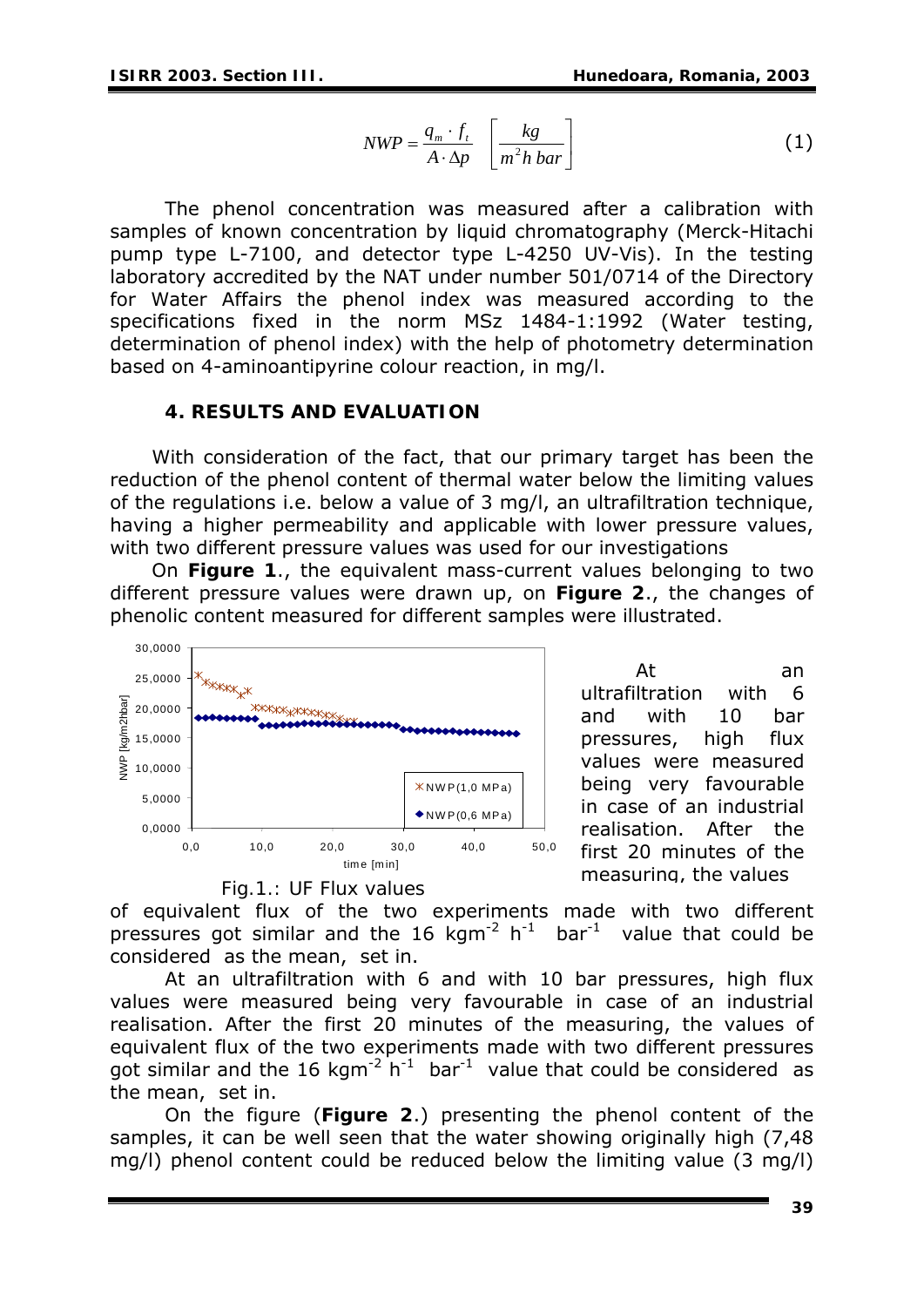with 0,6 MPa (1,69 mg/l) and with 1,0 MPa pressures (1,91 mg/l) by ultrafilter membranes.

It can be observed on the figure, that there is no significant difference neither in the conductivity nor in the ionic content determining mostly the conductivity in consideration of the permeate and the concentrate samples.



Our experiments have proved, that the reduction of phenolic content can be successfully achieved by help of ultra-filtration, but this separation technic does not cause any significant change in the equally high ionic content of the samples.

*Fig.2.: Phenol content and conductivity of samples* 

In order to reduce the ionic components of the samples, the reverse osmose (RO) with an AFC 99 membrane, with 0,9 m² filtering area and a pressure of 6,0 MPa was applied. See **Figure.3**.

The equivalent mass-current values (NWP) measured at reverse osmosis are lower compared to the values measured at ultra-filtration due to the close pore structure of the membrane. The change of the masscurrent in function of time is also significant. In the permeate obtained with reverse osmosis, the phenolic content *i.e.* the presence of phenolic compounds could not be detected.



The ionic content of the thermal water decreased in a considerable degree in the permeate samples obtained with reverse osmosis, as this has been presented in Figure 4.

 *Fig.3.: Normalised Water Permeability during RO*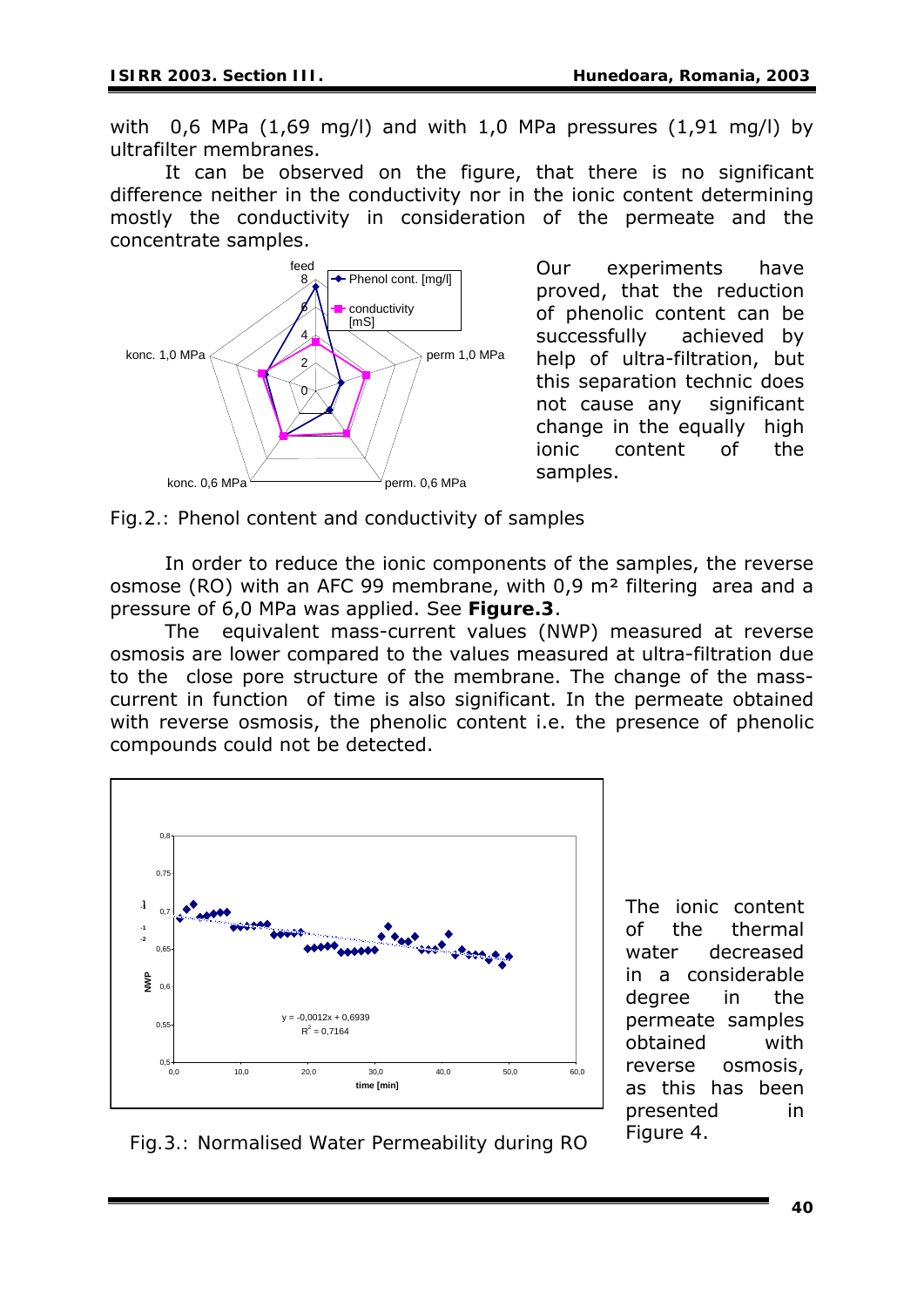

*Fig.4.: Ions contain of samples* 

With the used HPLC method, the separation and exact determination of the ions were impossible, as they were eluated together with the solvent front. Nevertheless, from the size of their sign, the total ion content of the samples could be deduced. The amount of ions is given in the figure in arbitrary relative units being proportionate with the area of the relative chromatographic peak

#### **6. SUMMARY**

The most important results of our experiments have been summarized in **Figure 5**. On base of this figure it can be found, that for the reduction of the phenolic content of the thermal water to below the limiting value of 3 mg/l, ultra-filtration (ES209 membrane, 0,5 and 1,0 MPa pressures) and also reverse osmose (APC99 membrane) can be applied as suitable separation technics.



*Fig.5.: Summary of results*